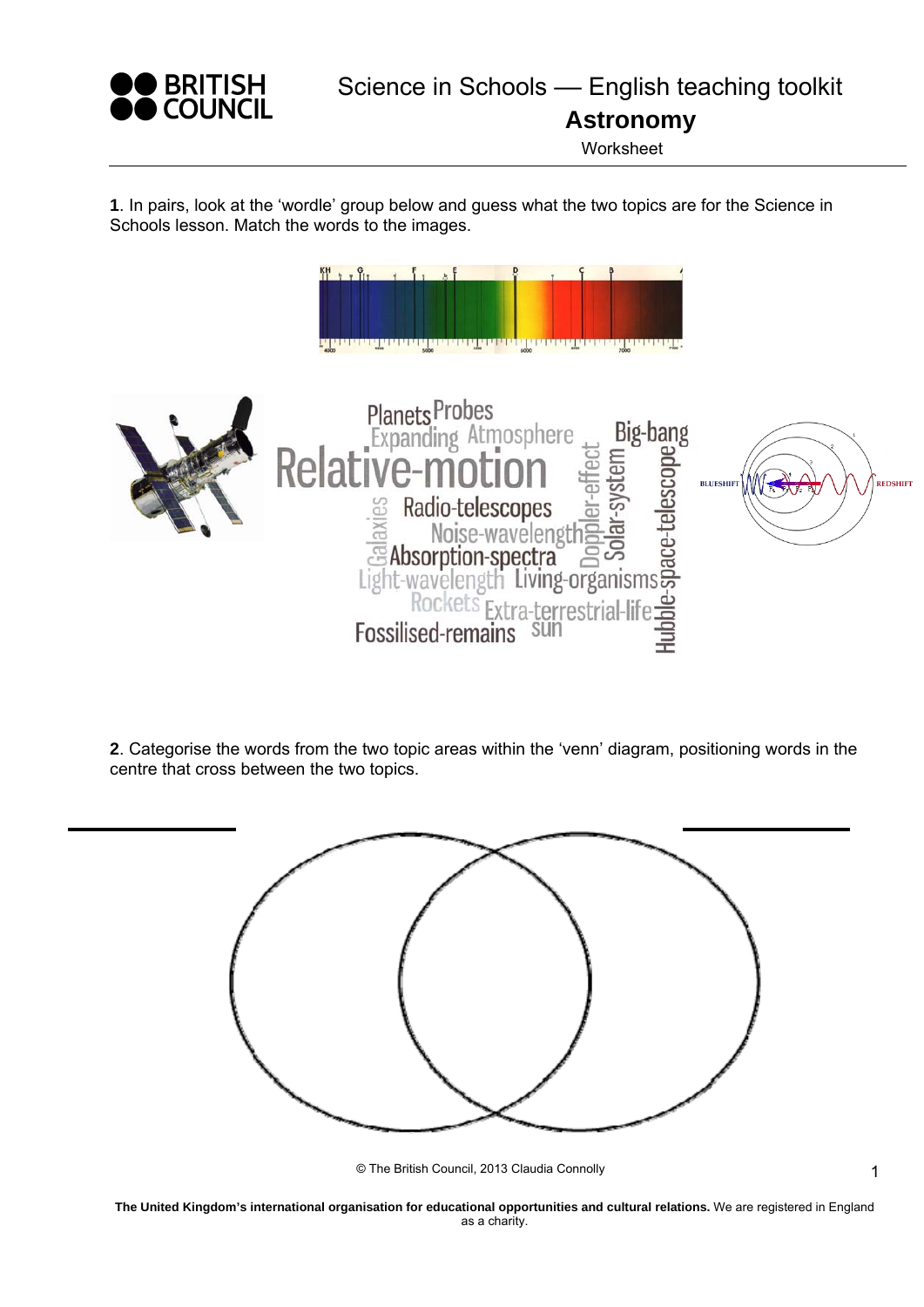

**Worksheet** 

## **3. Ask me, tell me**

#### **Student A**

Find out about the **Doppler effect**, ask your partner and note the answer. Your partner will then ask you about your topic: **A radio telescope.** Do not show your partner the text.

**Ask:** 

- **1. What is the Doppler effect?**
- **2. What is it used for?**
- **3. How does it work?**

#### **Tell:**

A **radio telescope** is a form of directional radio antenna used in radio Astronomy. They are used in tracking and collecting data from satellites and space probes.

In their astronomical role they differ from optical telescopes in that they operate in the radio frequency portion of the electromagnetic spectrum where they can detect and collect data on radio sources.

## **Glossary:**

**tracking** (n) /trakɪŋ/ a way where electrical waves are used to follow the direction of objects, such as spacecraft, in space

**collect** (v) /kəˈlekt/ to bring together

**operate** (v) /ˈɒp.ər.eɪt/ be in action or have an effect

# **- ---------------------------------------------------------------------------------------------------------------------------**

# **Ask me, tell me**

## **Student B**

Find out about **the radio telescope.** Ask your partner and note the answer. Your partner will then ask you about your topic: **The Doppler effect.** Do not show your partner the text and try to use your own words.

#### **Ask:**

- **1. What is a radio telescope?**
- **2. How does it work?**
- **3. What can it be used for?**

#### **Tell:**

The **Doppler effect** is the change in frequency of a wave for an observer in relation to its source. When the source of the waves are moving towards the observer, each wave is emitted from a position closer to the observer than the previous wave. Each wave takes slightly less time to reach the observer than the previous wave, so the waves, 'bunch together'. The Doppler effect with light waves is used in Astronomy to measure the speed at which stars and galaxies are approaching or receding from

Earth.

#### **Glossary:**

distance

**a wave** (n) /werv/ a movement repeated after a pause

**emit** (V) /*i'mit*/ to send out a noise or light

**bunch together** to move close together to form a tight group

**approach (V)** /ə'prəʊtʃ/ to come nearer to something

**recede** (v) /rɪˈsiːd/ to move further away into the

© The British Council, 2013 Claudia Connolly